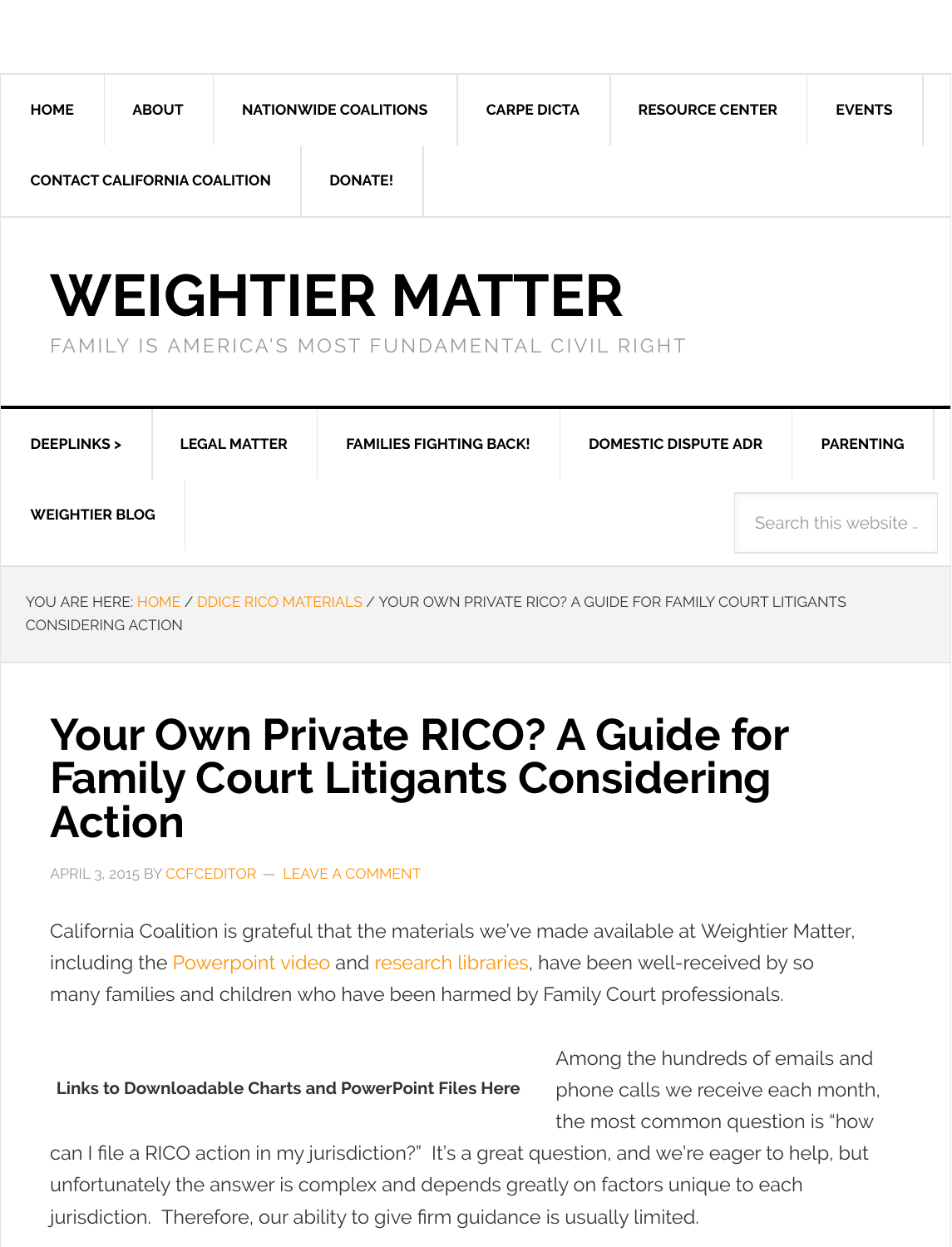requiring pleading detailed facts to support claims describing the inner-working jurisdiction's Family Courts, lawyers, psychologists, social workers, and other relationprofessionals. We have seen many parents attempting to fight alone fail. Organizing with with with maniform and  $m$ others has many benefts that help you avoid common pitfalls.

**Groups Can Generate Spiri Crime!** Every jurisdiction has dozens of harmed litigants, yet it is likely that each individual who has been harmed has only seen one facet of the Family Law Community. By reaching out to others to form groups, litigants can "share notes" to find common illegal practices, bad actors relationships, and systemic behaviors that support RICO elements of enterpris defraud, quid-pro-quo, and conspiracy. Litigants' pooled knowledge can enal analysis, and recordation of the foundation of a viable lawsuit.

Initial steps should be directed toward reaching out to other litigants, setting u meetings to share experiences, and moving toward solidifying relationships in cohesive and organized team. Creating a "tent" and "foundation" from which to formal entity which may be able to join or support any eventual action is the ine Identify existing resources such as special expertise. Perhaps you can recruit also lawyers, psychologists, or other professionals with special knowledge, co financial resources. The key is to reach out with the goal being creation of a m

**Establish Means of Communication**: Assuring reliable, flexible, and confidenti communications is key at this stage. You might consider immediately setting group thread that is access-controlled such as Google Groups. Google Group email lists, allows access control, opt-in or opt-out, communication to the enti single email, and banning.

Members control their participation, change their email addresses, and post component private messages. The service includes easy tools for file sharing and storage.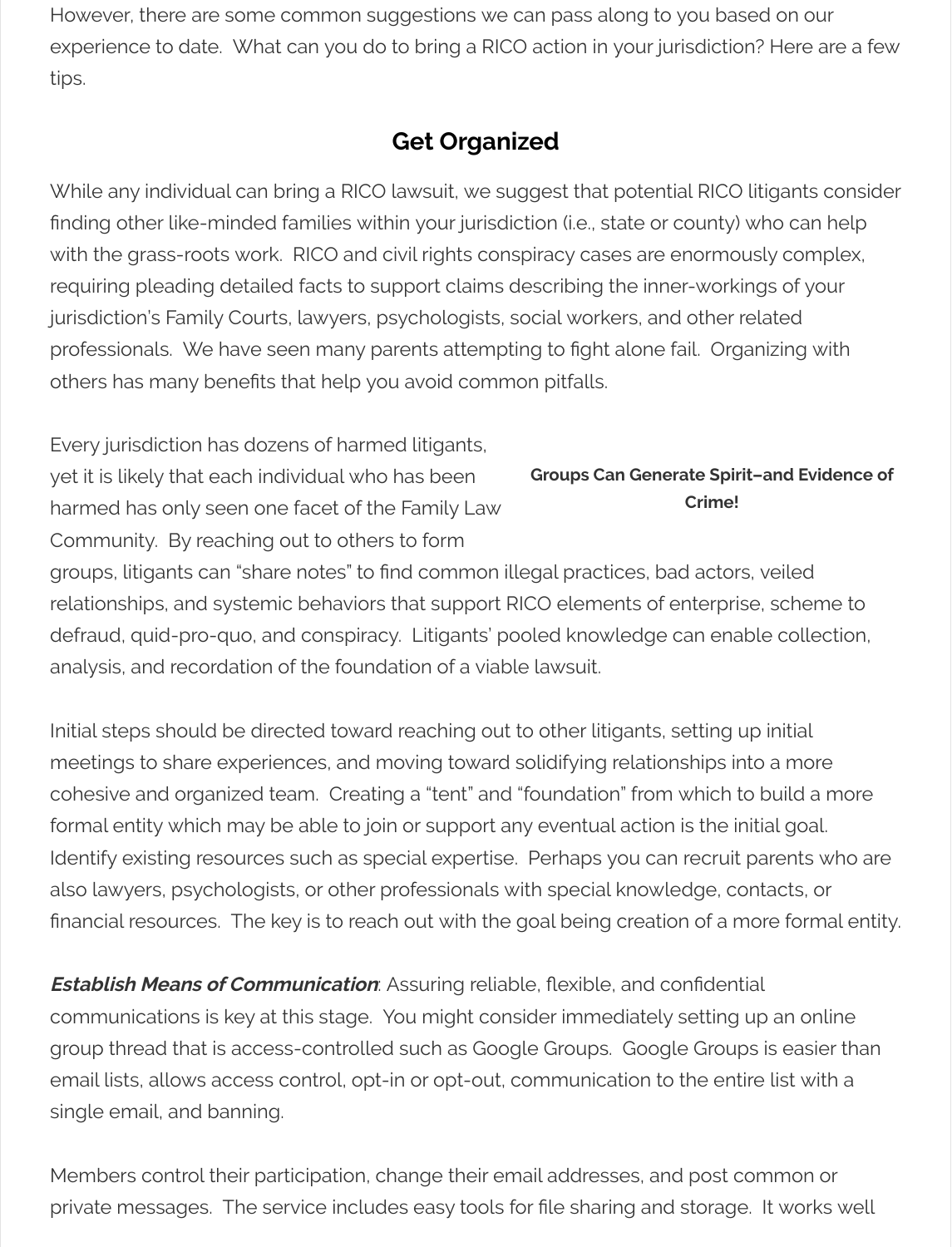[impedes reform. By creating an open](http://www.weightiermatter.com/resource-center-ddice-rico-materials/your-own-private-rico-a-guide-for-family-court-litigants-considering-action/5880/groups.google.com) (but private to the group) non-judgment to share experiences, you can achieve something like group therapy—an outlet heard, listen, and heal in common. This process may allow your group to share experiences, and get beyond the "It's all my ex's fault" stage.

Complete healing isn't necessary—or perhaps even possible. The scars won't moving toward healing, even only a little, is key to prohibit the pain from block productive thinking and behavior.

**Distill the Facts:** The "clear the air" stage also allows for collecting initial data. attorney considers taking on a client, the initial stage normally involves the client out"—perhaps as much about psychotherapy as legal analysis. Hopefully the process reveal facts that the attorney can use to help the client's cause, but equally it is therapeutic for the client who is assured "finally, someone who can do sor enough to listen."

California Coalition initiated this stage by sending emails asking everyone to "t "give us a timeline and who's who in your case." In written form the group's ex preserved for use later, and people can take time to read and exchange ideas experiences—the "that happened to me too!" effect. The result is a body of comexperiences, knowledge of resources, and source of ideas from which liability developed

Like group therapy, the open forum can be an attraction for group members them coming back, creating cohesion. The goal at this stage is "Get it all out" "share reactions" and "keep coming back."

**Identify Existing Resources:** You'll likely be surprised how many resources yo has access to. When our President, attorney Cole Stuart, approached Californ were suspicious of attorneys, but he related his own horrific divorce experienc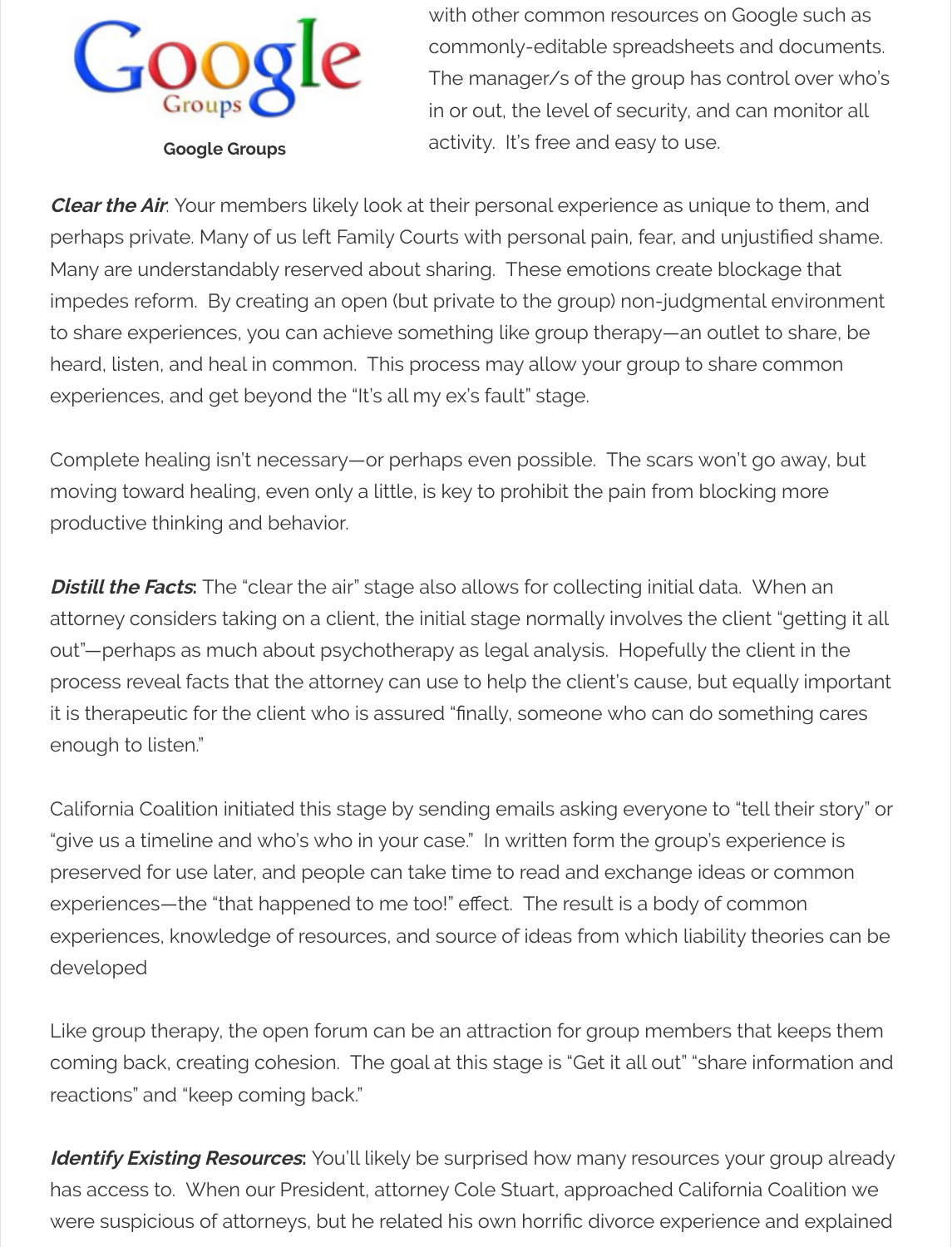corroborated that Family Court psychologists are behaving contrary to professional standards. From our common knowledge we came to understand how custody

**California Coalition Complaint-Pro Coordina** 

evaluations are fraudulent. A county supervisor in the group shared his access to emails from the county bar that proved the county subsection was coordinating client fraud, perjury, and forging court document county government worker in the group confirmed that the common perception government was the family courts are badly broken and heavily influenced by A retired family law attorney in the group helped us identify the various "mone influence the local Family Law Community. A retired cop shared his knowledg grant monies infuence police training and policy regarding domestic violence.

[By process of elimination we learned that the exc](http://www.weightiermatter.com/parenting/custody-mediatorsevaluators/child-custody-evaluations-fraud-research-psychologists/3153/)uses the courts, attorneys, and government at that  $\alpha$ use-like "disgruntled litigant" or "crazy parent"-weren't accurate, and that the Community is largely aware t[hat they are illegal enterprises heavily in](http://www.weightiermatter.com/parenting/custody-mediatorsevaluators/ccfc-amicus-brief-re-doyne/10/)fluenced power relationships, and politics—everything but law.

**Dr. Emad Tadros' Petition for Certiorari Describes Psychological Evaluator Fraud by Family Courts**

Once we understood the core problems with we began seeing the true enemy was not our specific judge presiding over our case, but curtain" players who gain from the money fow

plays within the local Family Law Community. Our members accepted a new Both ours and our ex's attorneys were working together and with judges and p evaluators to defraud and extort litigants. That turning point enables release f level struggles in our individual cases, re-focusing energies against the true cu

[At this stage, look for patterns, m](http://www.weightiermatter.com/parenting/custody-mediatorsevaluators/tadros-v-lesh-petition-for-certiorari/211/)oney flow, campaign relationships, personal or common illegal activity or lies. Patterns of fraudulent or extortionate behavior "schemes to defraud" elements for RICO fraud claims. Through the process of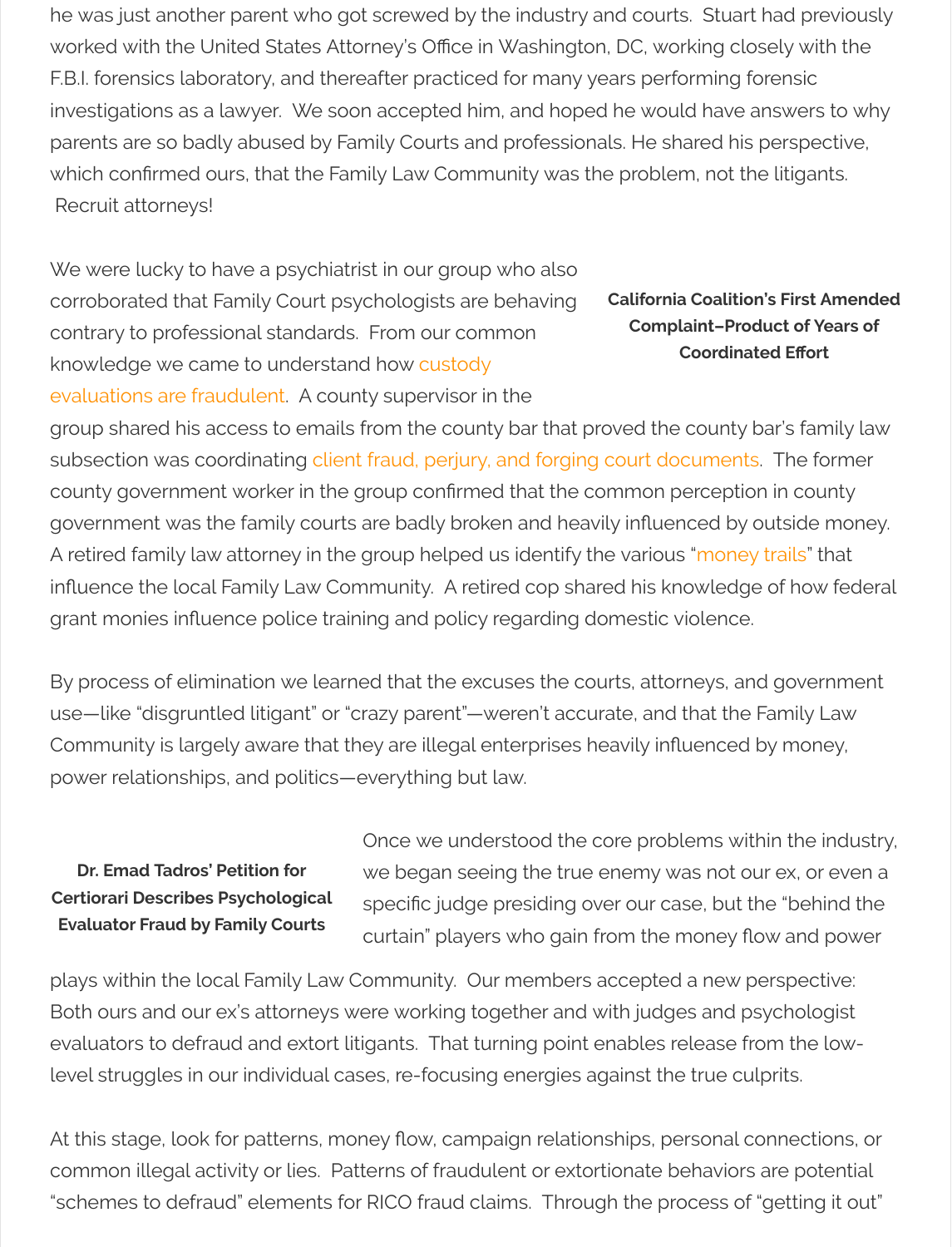contributions, grant monies, and other facts relating to the bad guys. Designa person to track tasking and rally meetings.

**Information Maintenance**: As the gold nuggets start

falling out it may be helpful to create personal dossiers on targets. Obtain contact information, job histories, professional and personal memberships, friends and family, etc. You can circulate targeted or

**Search of AFCC Web Behind-the-Scenes Adm Evaluator Fraud a** 

general questionnaires collecting information such as "who was your custody evaluator/attorney/judge?" "how much did you pay to whom?" "What happen wrong?" and other relevant data, then save the data in folders accessible by th Provided the data is collected and maintained confidentially within the group and in preparation for litigation, it may be protected by litigation privileges. You can u as the foundation for an attorney's further investigation and in litigation.

**Stay Active:** Keep the group going. A common problem for reform groups is the phase from "irate," to "actively reforming," to "out of gas," to "moving on with life Preventing drop-outs and building numbers is crucial. Hold regular meetings dinner or coffeehouse gatherings, give out membership cards or t-shirts. Send questionnaires and keeping the discussion updated with events keeps people involved.

# **Corporate Organization**

At some point you may want to consider incorporating. California Coalition is fo Delaware public benefit corporation. A corporate entity is beneficial for many including creating a separate identity from individual "disgruntled litigants."

It can be a platform for lobbying, public relations, and fundraising. An association advantages down the road, including providing unique legal standing as an as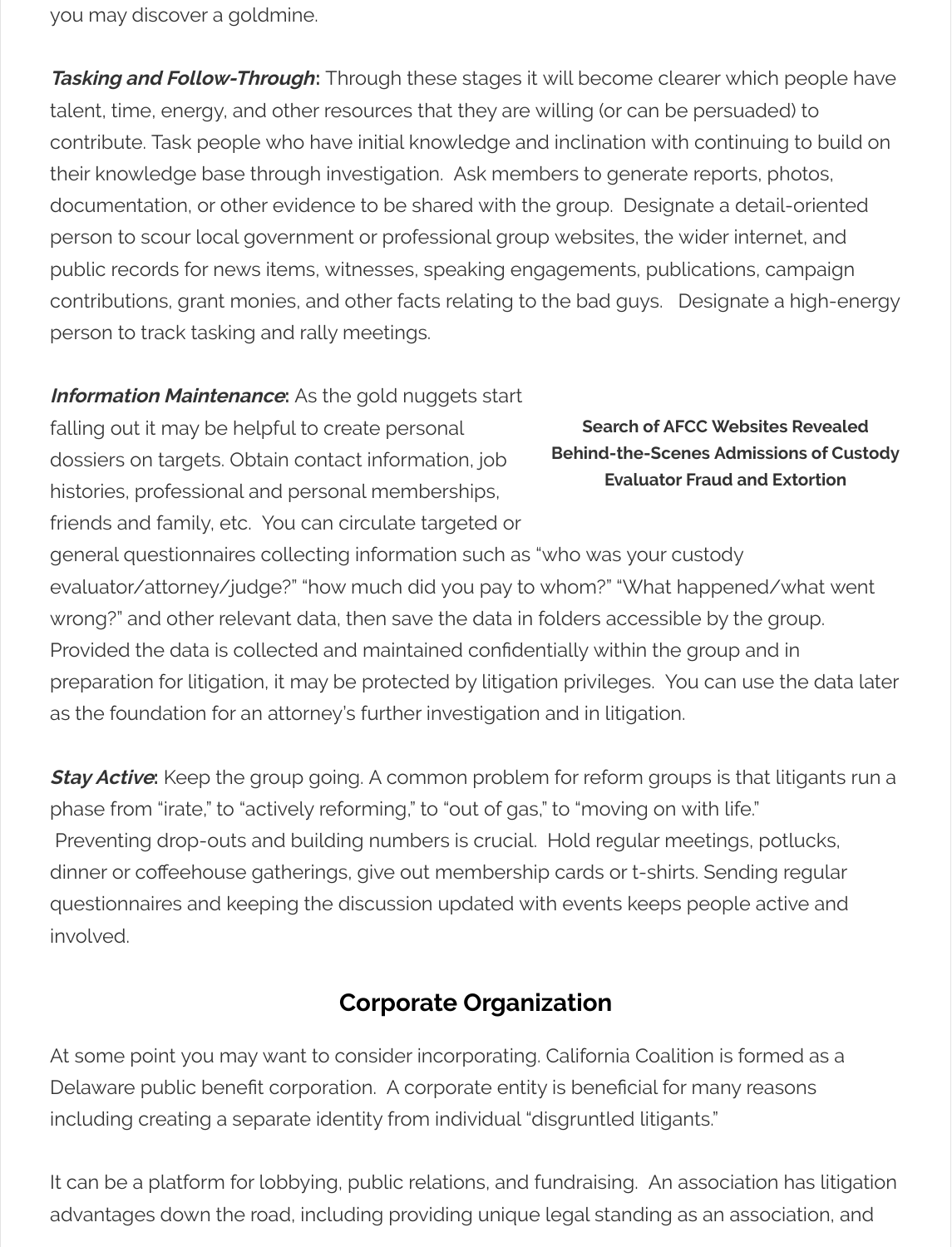[performed substantial due diligence i](http://benefitcorp.net/storage/documents/How_to_Become_a_DE_Public_Benefit_Corporation_Charter_Amendment.pdf)nvestigation so the attorney's initial time smaller than usual. If the entity joins the suit it brings a respectable reputation attractive than a single "disgruntled" client. Attorneys (and judges) who would nose at an individual client may take a fresh look at a public benefit (or nonpro with a good reputation and sensible community values.

### **Association Standing:** By aggregating the

individual client and the interests of the association members you can also assert the standing of similarly situated non-members state- (or county) wide. This is often overlooked but a

**California Coalition's Lo Feinstein Resulted in Ongoing Investigation** 

powerful double barrel of individual injury (money but weaker standing for inju as association standing (maybe no money but statewide/county wide injury for relief). Standing for prospective relief (injunctions stopping judges from doing illegal or declaring laws and practices to be illegal) can be difficult for individu can't assert the necessary elements of standing such as the likelihood that the the same way again. The association represents all similarly situated people, in who have not yet been injured, and can overcome this standing bar. Joining b claims and association claims in a single lawsuit can be a very powerful "doub

**Association vs. Class Action:** Association standing is similar to a class action, but achieve (class actions are challenging because in family court everyone's injure advantage of a class action is it captures small losses by a large class of peop injured in exactly the same way (e.g., buying the same defective flashlight), but sue individually because the product (flashlight) isn't worth the cost of suit. Cl prospective relief, but can seek money damages for the (slight) injury. Family have injuries so disparate they can't qualify for class status. As an association one or any number of similarly—but not identically—injured individual plaintiffs lawsuit, achieving both monetary recovery for each member of the group as w relief to achieve more efective reform through judicial process.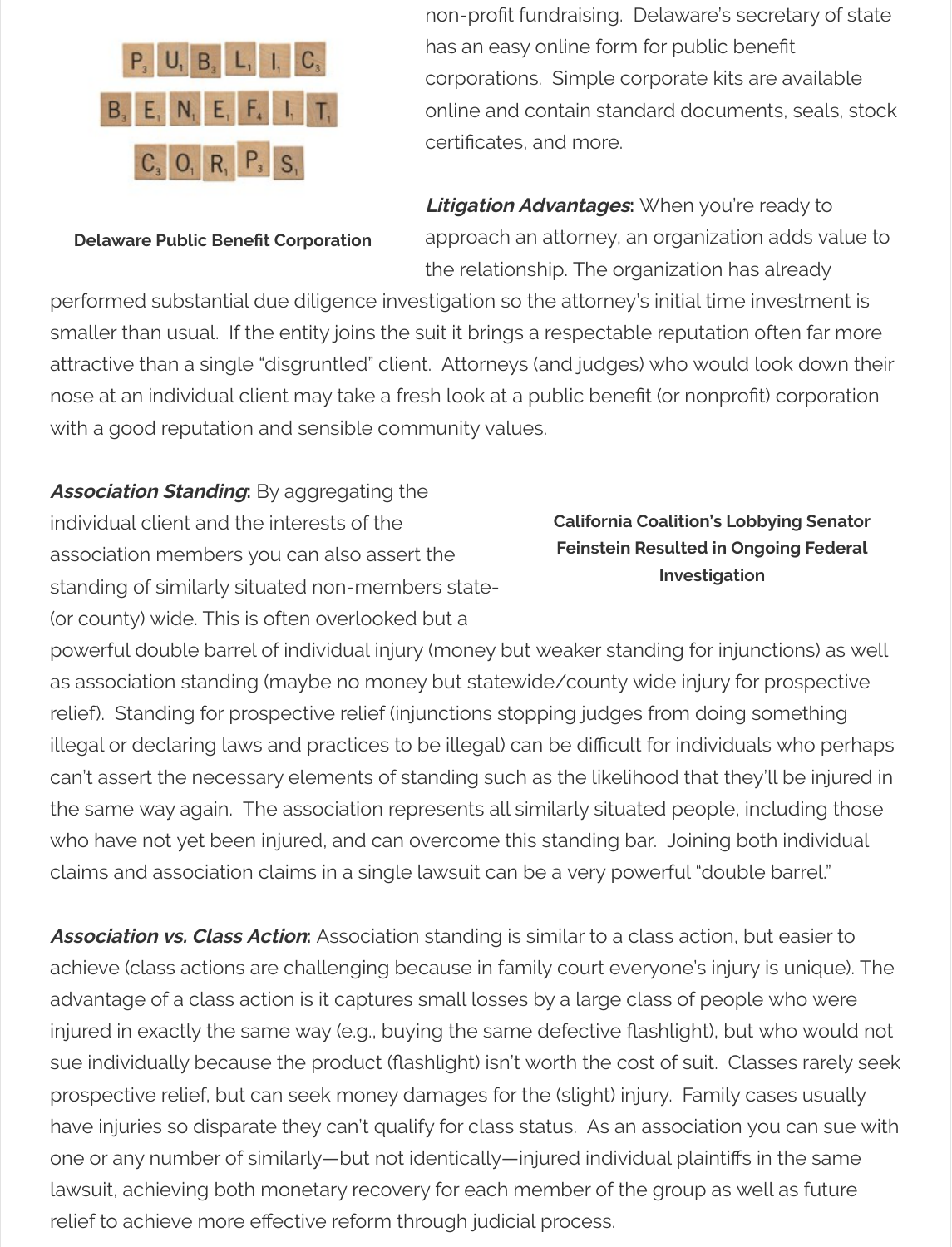Dig into local charities' and professional organizations' sites to find names burie archives. There are dozens of divorce industry groups and thousands of profe digging to "connect the dots" builds evidence to create foundations for enterp conspiracy RICO claims.

### **Judge Michael Groch Cavorting with Family Justice Center Recruits–Digging Can Unearth Evidence of Strange Bedfellows**

**Google a Single Site:** A useful to an entire website with Google is operator. For example, a search "site:sdcourt.ca.gov 'restraining c the entire San Diego County Cou

the term "restraining orders." Through this site we found valuable information motion for preliminary injunction against the San Diego court's use of illegal for restraining orders. The same type of search may help uncover relationships b and private entities. Google publishes a list of several helpful search operator [many software tools which allow copying a](http://www.weightiermatter.com/law/ccfc-cease-and-desistnotice-re-42-u-s-c-sections-1986-1985-2/1704/)n entire site, examining the links be (government to private, etc.), and searching old versions of sites.

**Court Calendars**: Survey online court calendars monthly to chronicle which at cases are appearing before which judges. There may be patterns raising suspi professional websites for the names of judges or attorneys—perhaps they hold a speech, wrote a paper. There are mountains of useful data that can be sifted build allegations of enterprise and conspiracy.

**Courtwatch:** Set up "courtwatch" teams to go into court and observe. A few members on a few days of sitting in court could uncover patterns and relationships.

**Behind the Veil, Cring Themselves. Dig and** 

Investigation takes time and diligence—but if the group is directed toward cor reform and litigation, and under an organization that can capture and organize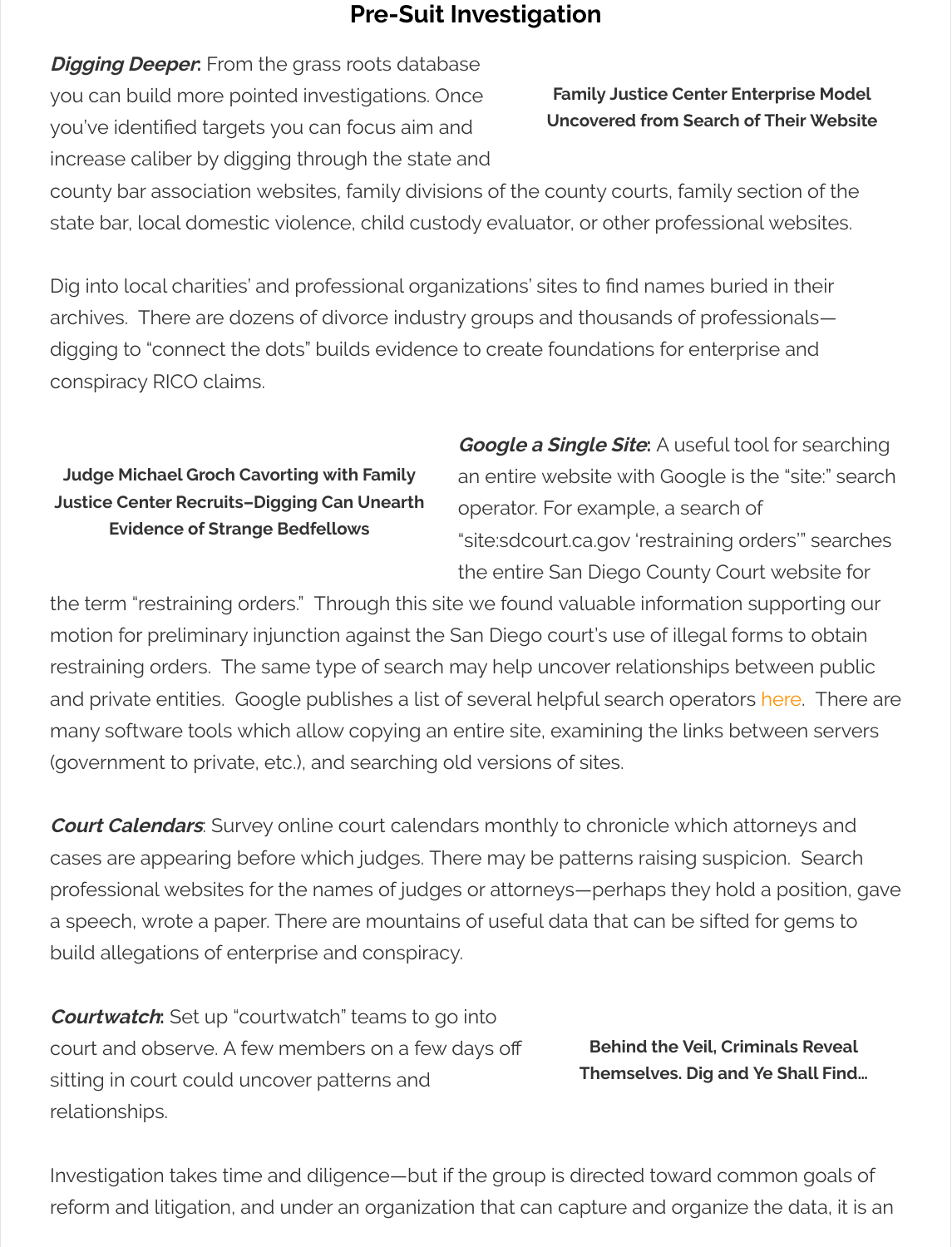to study it thoroughly. We've also prepared tables and worksheets to assist lit a case. An accurate, easy to understand article discussing civil RICO from a de perspective is here.

|                                                              | The key fundamentals of a RICO     |
|--------------------------------------------------------------|------------------------------------|
| <b>The Basic Formula</b>                                     | identifying at least two predicate |
|                                                              | identifying one or more enterpris  |
| identifying property damage caused by the enterprise crimes. |                                    |

### **Crime**

Civil RICO plaintiff[s base claims on predica](http://www.weightiermatter.com/divorce/family-court-racketeering-101-short-video-explains-identify-recover-divorce-industry-racketeering/5184/)te crimes in the same way that a Ur Attorney's office does. This allows a civil plaintiff to take advantage of the swee state and federal criminal codes to capture entities causing harm. Start by loo § 1961 (1)(B)-the long list of federal crimes that may be the foundation of a civ

Crimes possibly relevant to family court include:

### **18 U.S.C. Sections:**

• Sections 1341, 1343, 1344–

**Chart: Typical Schemes to Defraud Family Court Littigation to Enlarge)** Mail, wire, and bank fraud [\(see video for detail\). Every](https://www.law.cornell.edu/uscode/text/18/1961) family court litigant has been deceived, and likely can state several claims.

• Section 1346–Honest Services Fraud (see video for detail). This includes kickbacks to an official or professional violating the law—including civil rights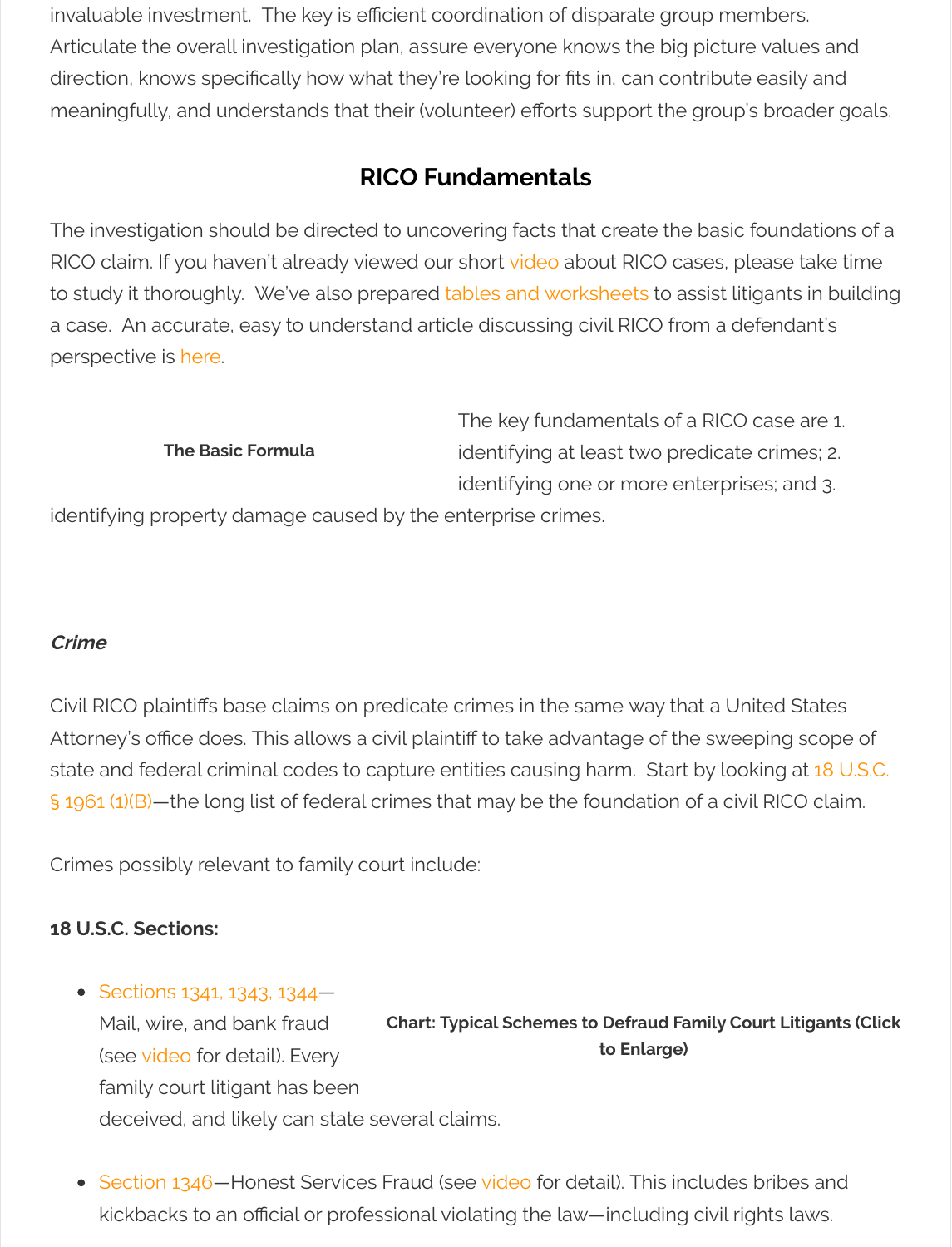liberty (contempt), or the undue pressure of a settlement negotiation ma

or fear.

#### **Chart: Extortion and Robbery (Click to Enlarge)**

Section 1951 als causing propert

a "color of official right." "Color of right" will clearly apply to a policeman d bribe, but also includes for example a judge forcing you to pay someone [a psychologi](https://www.law.cornell.edu/uscode/text/18/1951)st or GAL fee, or any other de[mand—](http://www.weightiermatter.com/divorce/family-court-racketeering-101-short-video-explains-identify-recover-divorce-industry-racketeering/5184/)even if backed by a lav you from your money. Recall that RICO defendants may not be entitled to even a judge exercising judicial power causes you a property loss, it may under color of right.Section 1951 criminalizes robbery, which is essentially [from your person of the person of your family, or some](http://i0.wp.com/www.weightiermatter.com/wp-content/uploads/2014/11/RICO-Suits-Against-State-Courts-Images_Page_11.jpg)one in your preser fear (see video for detail). If your former spouse took something from you by force or fear, you may have a claim against them.

- Section 1952 criminalizes crossing state lines in aid of racketeering. This powerful cause of action if any person in your enterprise travels a part of (enterprise-related) business, or if you former spouse lives in another sta
- Section 1959 criminalizes violence in aid of racketeering. If you or your fa victim of domestic (or any other type of) violence, you may be able to state this secti[on.](http://www.weightiermatter.com/divorce/family-court-racketeering-101-short-video-explains-identify-recover-divorce-industry-racketeering/5184/)
- Section 1961 lists several dozen additional claims which may be relevant [including deb](https://www.law.cornell.edu/uscode/text/18/1952)t peonage, obstruction of justice, and passport fraud. Study carefully.

### **State law predicate crimes:**

Under 18 U.S.C. § 1961(1)(A) a plaintiff can also look to state criminal codes to a crimes. Any state felony statute criminalizing acts or attempts "involving murc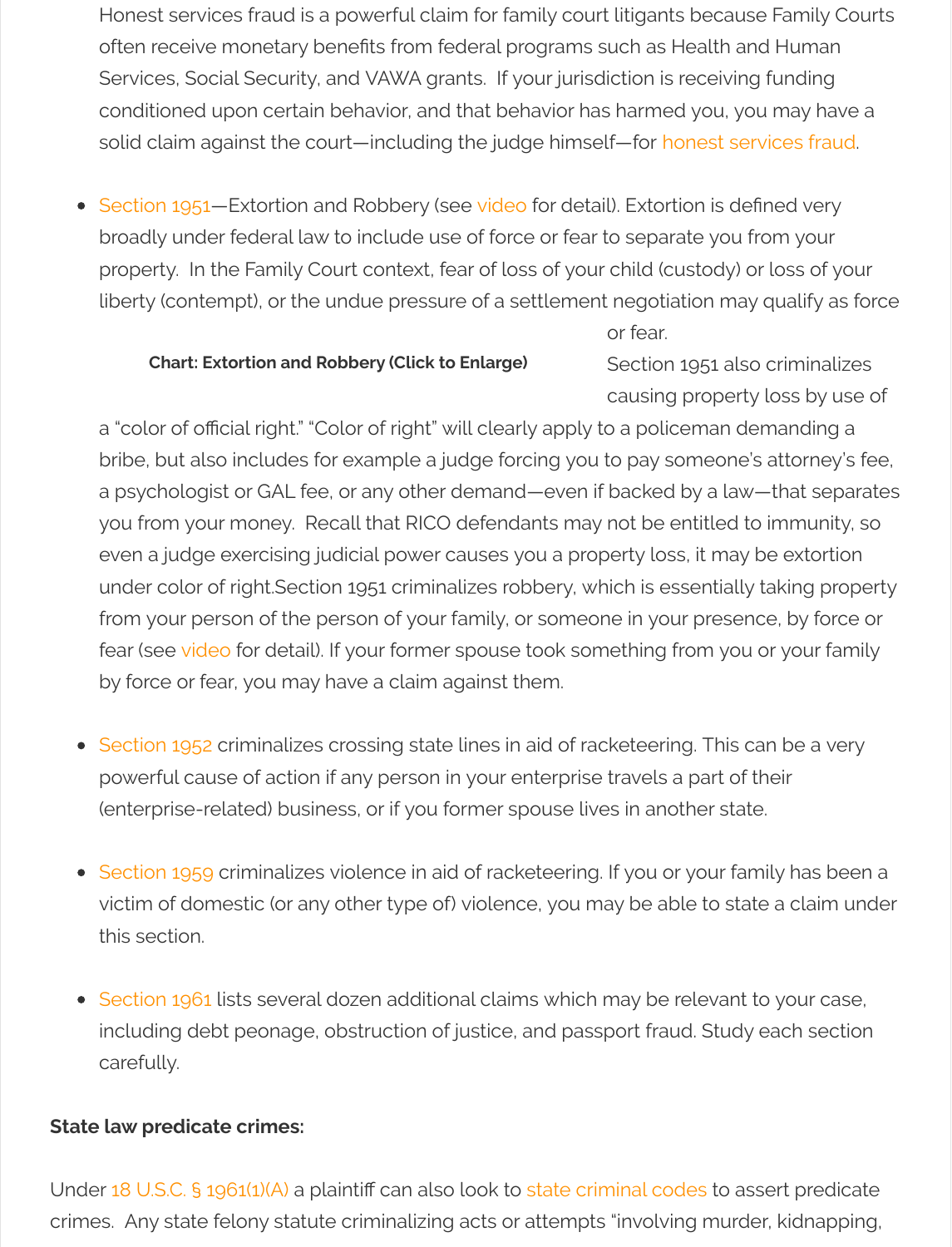Also note that the state crime doesn't have to actually be "kidnapping" for exare "related to" kidnapping. Thus, theft of your car (grand theft auto is a felony) in your child in a custody battle is "related to" kidnapping. Perjury or forgery of p example, f[orce you to a](http://www.leginfo.ca.gov/cgi-bin/displaycode?section=pen&group=00001-01000&file=207-210)bandon your home (robbery) may also be a predicate or [mind ca](http://www.leginfo.ca.gov/cgi-bin/displaycode?section=pen&group=00001-01000&file=422-422.4)n [help build](http://www.leginfo.ca.gov/cgi-bin/displaycode?section=pen&group=00001-01000&file=217.1-219.3) a case.

Finally, attempt and threat (even if no crime is actually committed) qualify as p

Study your state's criminal code to detect state felonies committed in your case. relates to a "core" racketeering crime (kidnapping, etc.) you may find additiona which to build your case.

### **Enterprise**

**The Enterprise**

**Chart: Potential Family Court Enterprise Enlarge)** The second essential element of a racketeering case is that the predicate crimes be committed during the "conduct or participat[ion]" or an enterprise. Enterprise is an extremely complex, yet flexible concept. An enterprise easily includes a bu government agency or unit, law firm, court, or even an individual courtroom. Even organization, association, or group—legitimate or otherwise—is an enterprise. organization engages in two or more predicate crimes, it is a *racketeering* enter

> However it also includes "association-in-fact" e lack formal organization. Since 2009, cases in t Supreme Court and Circuit Courts of Appeal ha

many hurdles to proving the "enterprise" element. Association-in-fact enterpr require proof of one or more person/s or entity/ies (1) with a common purpose engaging in a course of conduct above and beyond the commission of the pre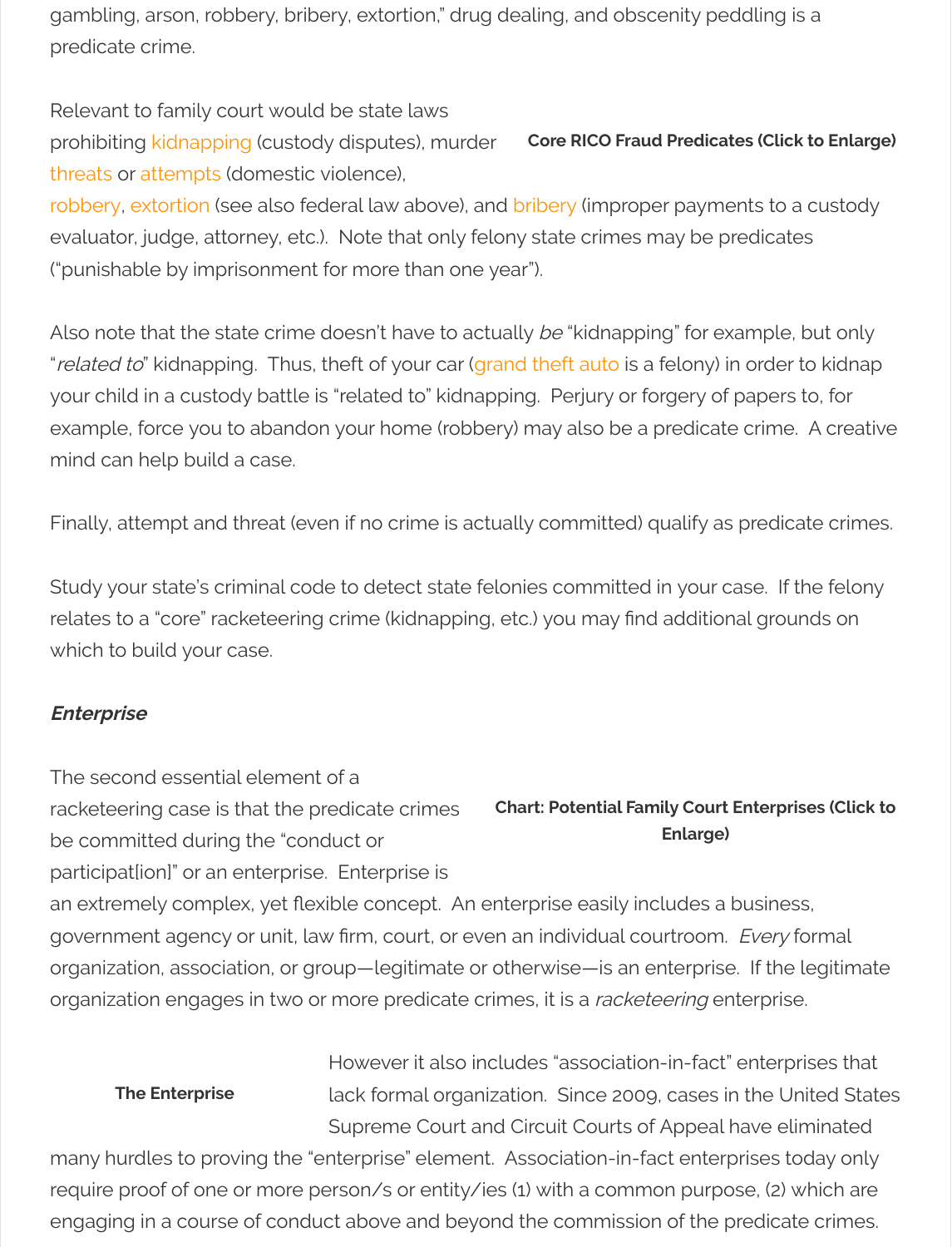exchanging business referrals or otherwise coordinate efforts is an enterprise. psychologists who work regularly with certain judges are an enterprise. Your formation and his/her family is an enterprise. Your family mediator and your former sport enterprise. Any group of entities that has forged some common purpose that beyond the mere commission of the predicate crimes (i.e., your spouse and he continue their relationships after they rob/extort you) can be an association-in

Once you've identified at least two predicate crimes committed by related per defining enterprise isn't difficult.

### **Damages**

Civil RICO plaintiffs may only recover for property damage proximately caused of a predicate crime. This limitation distinguishes RICO cases from other civil a generally permit recovery for personal injuries and general damages (pain and emotional distress). Property damage includes loss or damage to real or persent but also to lost business income, wages, and even prospective business adva from, for example, injury to your business or professional reputation following accusations during a divorce. Professional licenses are considered property, and conserve driving licenses and passports may possibly qualify as property loss.

**Chart: Compare Racketee Civil Rights Claims (Cli** One way Family Court plaintifs may overcome this property damage limitation is to simultaneously bring RICO and civil rights conspiracy claims. Under federal civil rights laws, plaintifs may recover traditional civil damages of personal injury, including general damage suffering and emotional distress. Our video touches on potential civil rights co theories and how they may be closely related to RICO recovery.

RICO plaintiffs may recovery attorneys fees, costs of suit, and interest as dama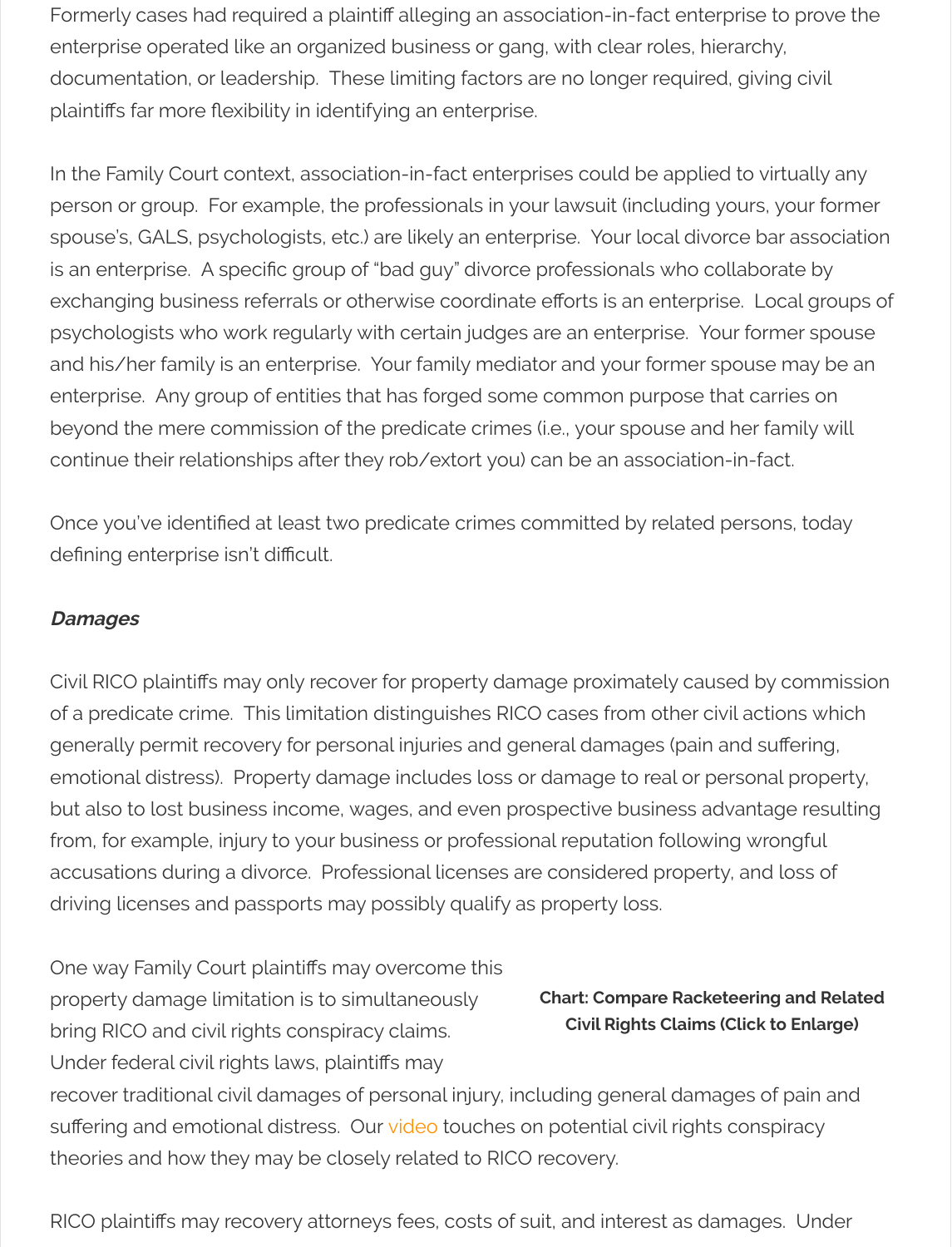to award punitive damages in multiples of three, five, ten, or even higher in ade damages.

### **Loss Causation**

**Loss Causation Extends a Law (Click to Englarge)** A unique feature of RICO damage calculation is that a plaintif may recover for all property damage proximately caused by the crime. This opens up some unusual avenues for recovery not available with other civil actions. For example, defendant X commits fraud against person A, and A, and A, and causing person A to default on a loan obligation to person B, in turn causing p lost income from the loan, and costs and attorney's fees in foreclosing on the A. Both person A and person B may recover from the defendant, even though not defrauded, and defendant X was unaware of, took nothing from, and did n injure person B. Under RICO any person injured "by reason of" a racketeering or recover from the person committing the racketeering crime.

In the context of a divorce or custody case, this causation rule means you can anyone committing racketeering-even adversaries who normally are insulated liability. For example, say your former spouse is defrauded by his attorney-ind undertake expensive, unwise litigation, or hire a fraudulent custody evaluator. fraud or extortion costs your ex-spouse, but also costs you-in defending the u or participating in a fraudulent custody evaluation. Under civil RICO, you can r property damage because you suffered it "by reason of" your ex-spouse's frau your ex-spouse's attorney seeks recovery from you of the fees he fraudulently ex-spouse for his fraudulent advice, you may be able to recover your own fees the fraudulent action, as well as return of any fees your ex-spouse's attorney a (or attempted to collect) from you!

## **Conspiracy, Aiding and Abetting**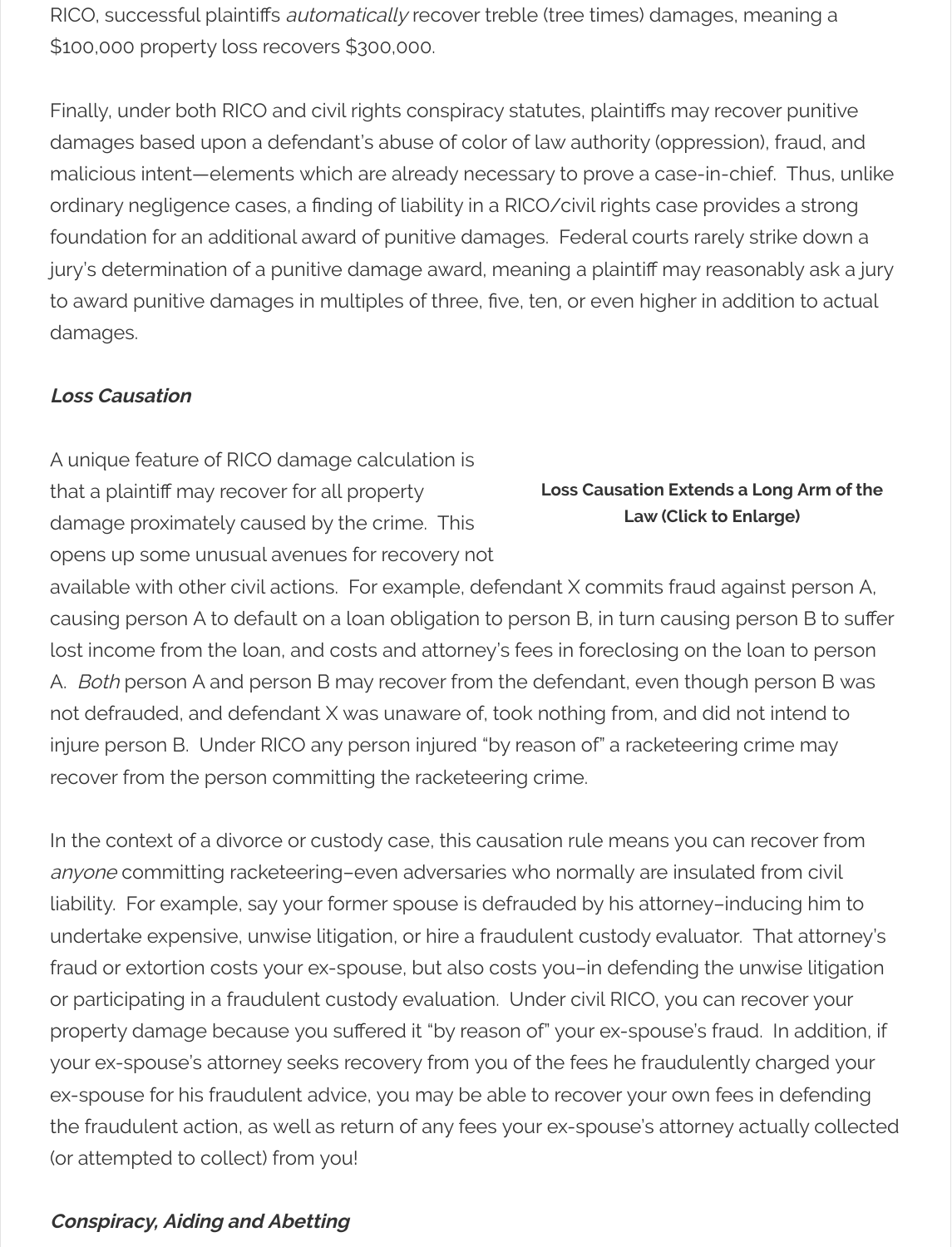liable if they agreed with the general purposes of the enterprise. Further, ever intending to support the enterprise's purposes may be liable as aiders and abe materially assist in the operation of the enterprise.

Thus a RICO plaintiff may set an extremely broad dragnet against those actual crime as well as anyone remotely involved with the enterprise.

# **Conclusion**

RICO and civil rights conspiracy cases are extraordinarily complex, but can be powerful tools to clean up your jurisdiction's Family Courts.

**California Coalition's Public Files Section Contains Racketeering Pleadings, Claim Charts, Videos, and More**

There is no immunity to crime, and  $\overline{a}$ magnitude of damages and exte collaboration in each jurisdiction expect a successful case to require effort. That effort is best undertaken

coordinated groups of individuals working together to build a case.

In bringing suit, consider suing on behalf of both the organization as well as a s individual plaintiffs. This "double barrel" can be a formidable litigation force, an more attractive to an attorney considering taking your case.

California Coalition regularly works with attorneys who can handle part of a rack but are not as familiar with the diverse bodies of family law, federal litigation, c and RICO. We are available to consult with your group or an attorney consider assist in identification of strengths and weaknesses, and to suggest options for outcomes. When the time is right for you, please feel free to contact California assistance.

Good luck families.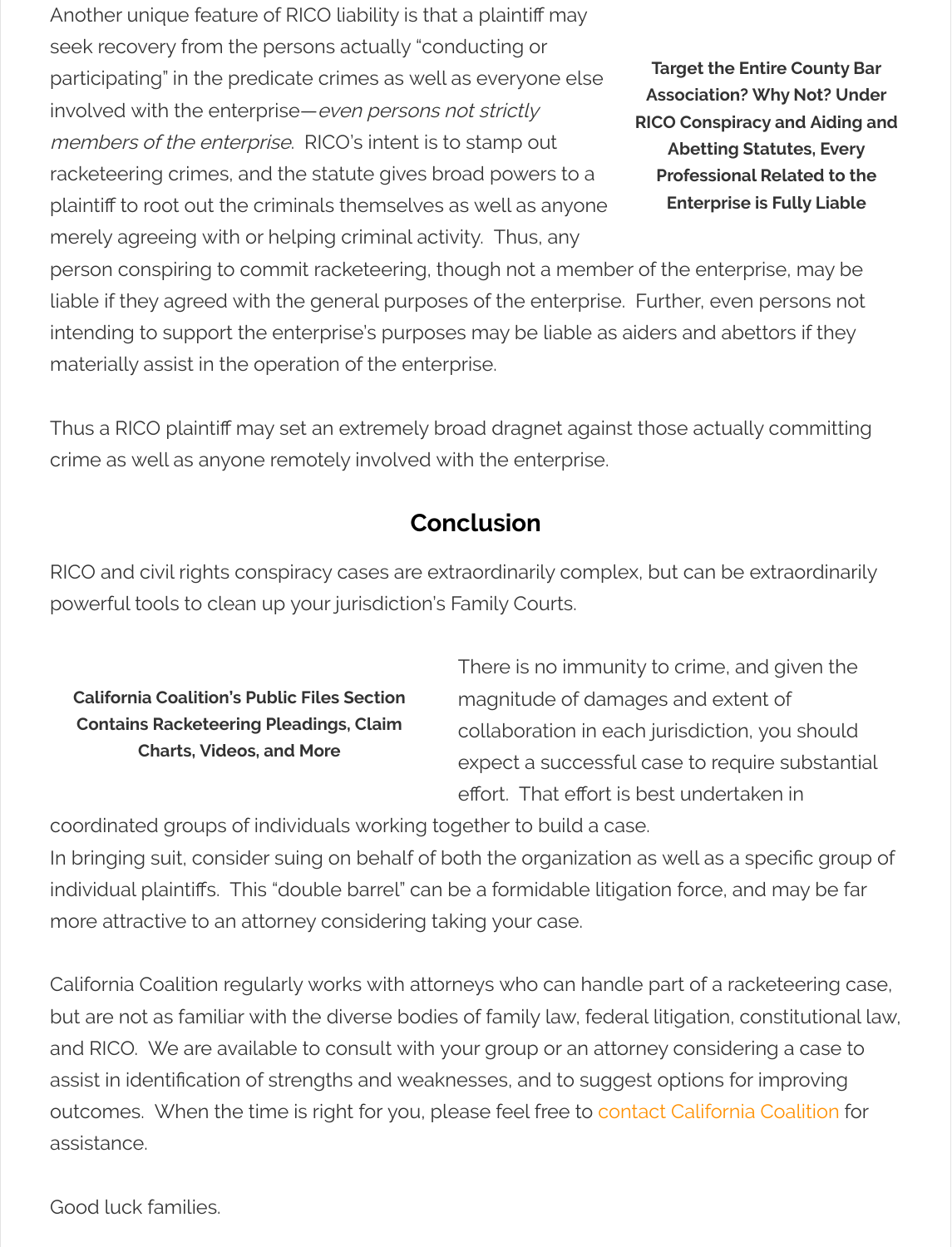Identify and Recover From Divorce Industry Racketeering

November 21, 2014 [In "DivorceCorp"](http://www.weightiermatter.com/divorce/family-court-racketeering-101-short-video-explains-identify-recover-divorce-industry-racketeering/5184/)

Election Endorsements to Coalition Members

May 25, 2014 [In "Carpe Dicta"](http://www.weightiermatter.com/parenting/california-coalition-delivers-thankyou-endorsements-coalition-members/3957/) a State of Califorr or Department May 31, 2014 In "DDICE RICO M

FILED UNDER: DDICE RICO MATERIALS TAGGED WITH: CASEY GWINN

OTHER MATTER



# **Family Court Facing Historic Attack in Ninth Additional Briefng Filed Today**

[Fe](http://www.weightiermatter.com/tag/casey-gwinn/)bruary 6, 2015—San Diego, CA—California Coalition tod of its Reply to Answering Briefs in the United States Court Ninth Circuit. In its Reply, California Coalition responds to Answering Briefs of Family Court judges, psychologists, divorce and social workers, and others within the Domestic Dispute Industry. Appellants

Joint Consolidated […]

# **[A Poem: I Am An American](http://www.weightiermatter.com/law/family-court-judicial-immunity-facing-historic-attack-ninth-circuit-additional-briefing-filed-today/5397/)**

I Am an American They say I'm humble, 'most to a fault. I'm an American. I think thought. I'm an American. I drive a pickup in a parade. Honor promises not often i drive through sells only lemonade. I am an American. There's a ballpark in my fro

# **Family Court Under Attack in Federal Racketeering Case-Oper**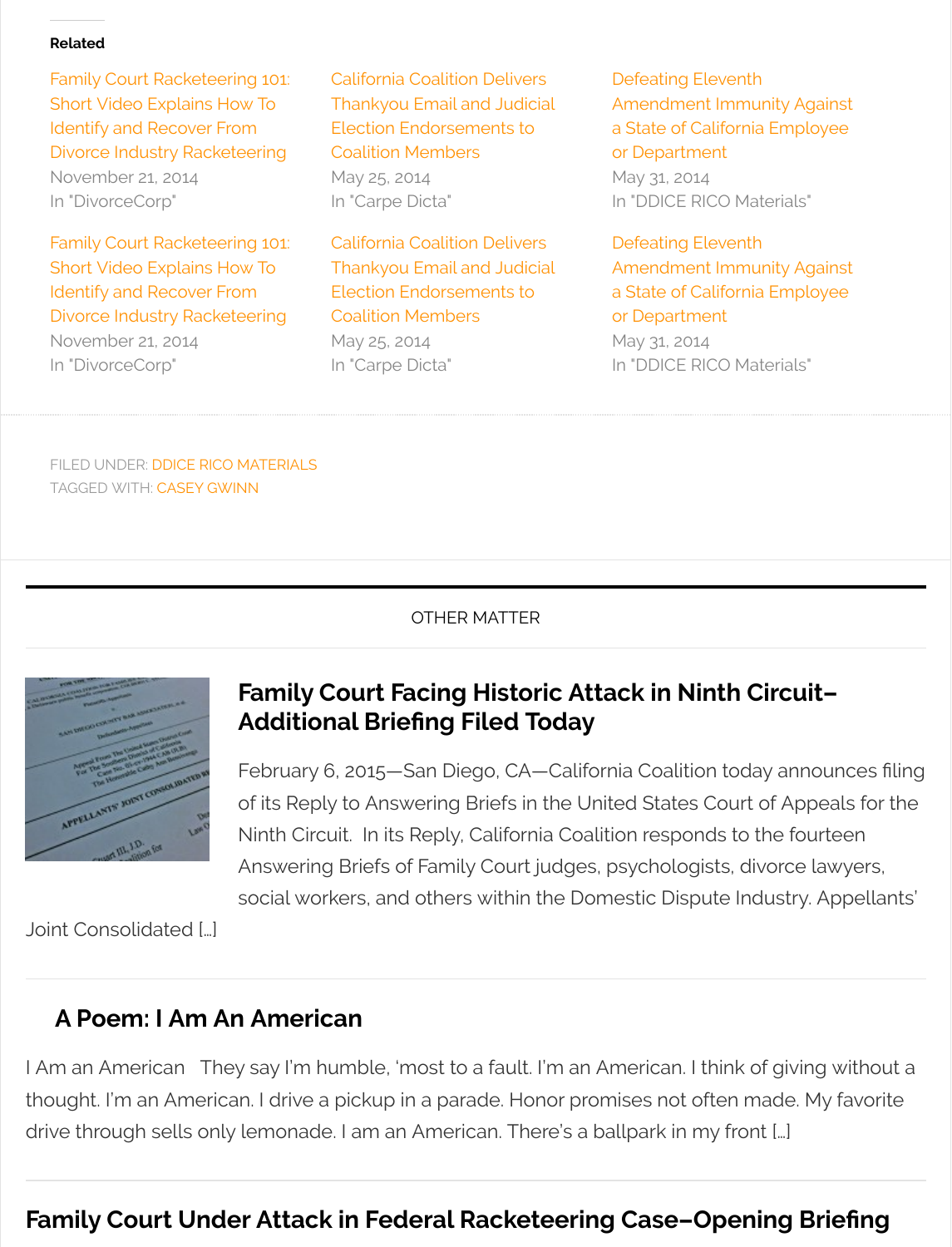

#### **[Child Abuse by Child Protection? Think About it Parents…](http://www.weightiermatter.com/resource-center-ddice-rico-materials/openning-brief-family-court-racketeering-case-filed-today/5246/)**

Another short, unique, and insightful video by Up To Par over-protection can be harmful. Related

[POPLAR MATTER](http://www.weightiermatter.com/parenting/custody-mediatorsevaluators/americas-favorite-form-of-child-abuse-2/230/)

- [The Verdict on Child](http://www.weightiermatter.com/parenting/custody-mediatorsevaluators/americas-favorite-form-of-child-abuse-2/230/) Custody Evaluations: Researchers Explain Why They're
- > UPDATED: Federal Court Issues "Blistering" Ruling Against San Diego Child Pi
- » California Coalition Delivers Racketeering and Civil Rights Lawsuit to Californi

Brown

› Your Own Private RICO? A Guide for Family Court Litigants Considering Action

# **[Leave a Reply](http://www.weightiermatter.com/parenting/federal-court-issues-scathing-ruling-san-diego-child-protective-services/4877/)**

**FOLLOW US**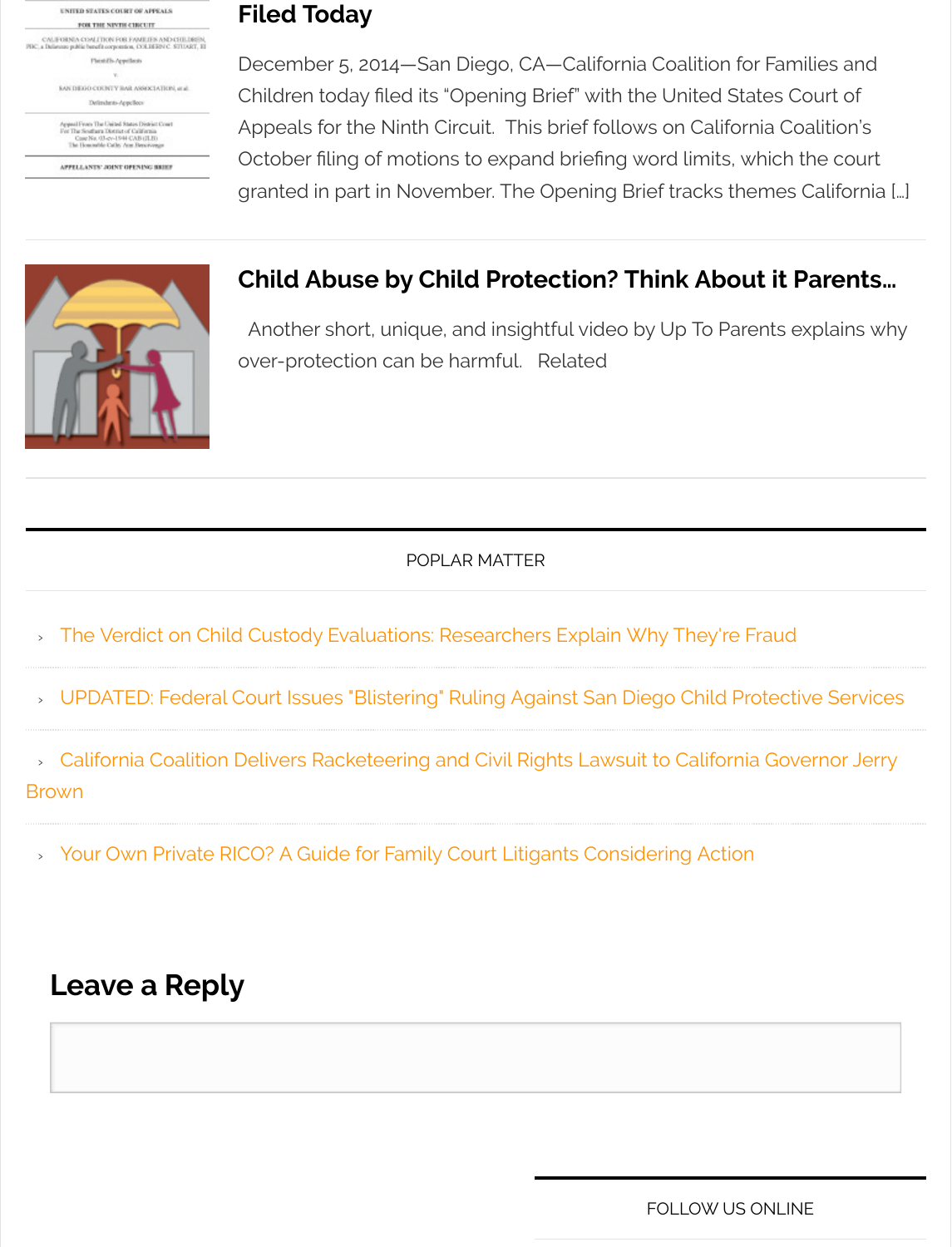### TRENDING ON WEI



The Verdict Evaluations: Explain Why



**UPDATED: F** "Blistering" F Diego Child



California Co Racketeerin Lawsuit to C Jerry Brown



Your Own Pr Guide for Fa Considering

#### RECENT COM

**> San Diego lawyers in** \$\$\$. It's worse than you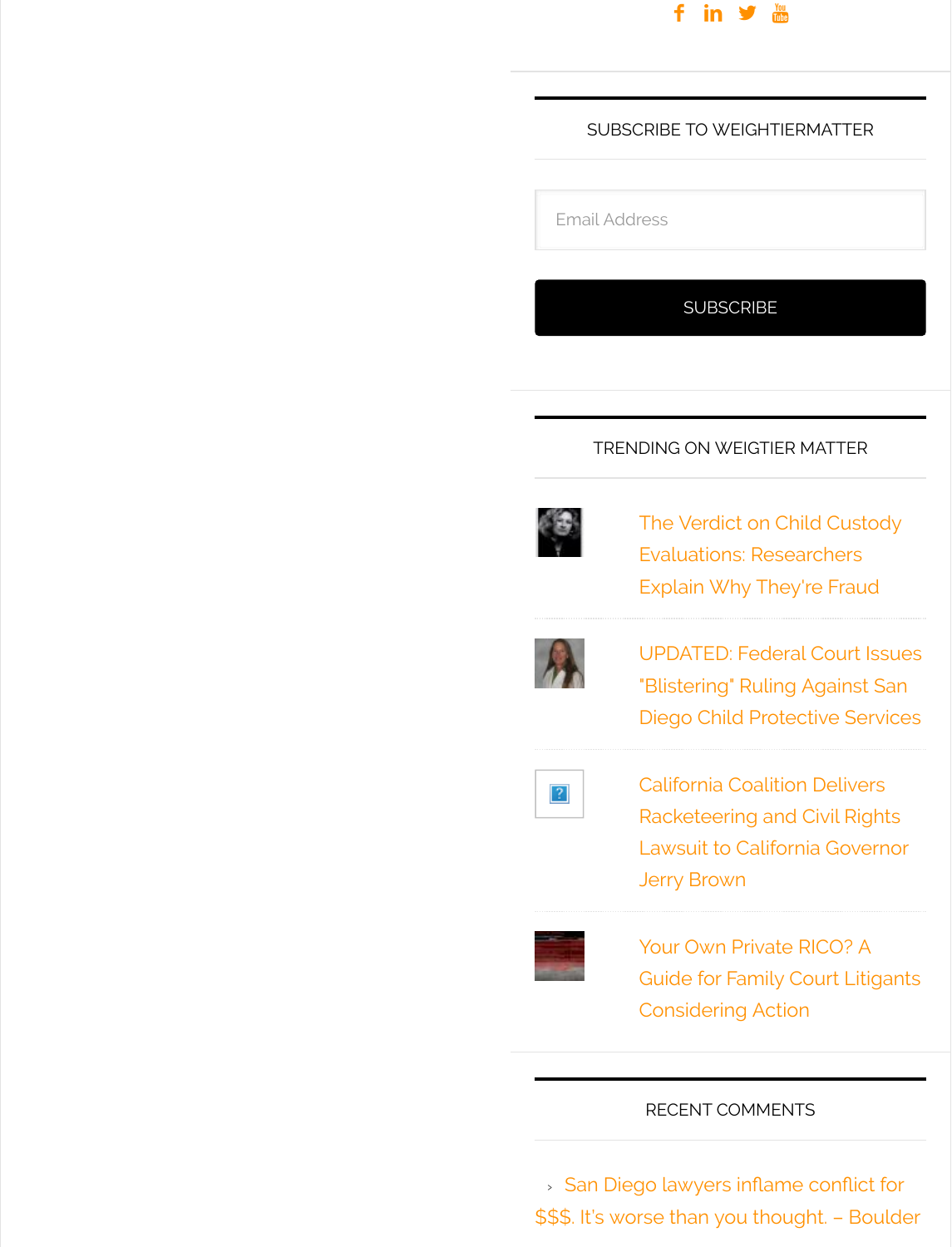> jjrockmale on Family Historic Attack in Ninth Briefng Filed Today

» Allen Sanchez on Ma Man Who Bought My W

» Allen Sanchez on Fa Attack in Federal Racke Op[ening Brie](http://gravatar.com/jjrockmale)fing Filed 7

#### DDICE RICO MATERIA DIRECT LINKS TO LITIG

| $\mathbf{L}$ | <b>EQUAL PROTECTION</b>     |              |                  |  |
|--------------|-----------------------------|--------------|------------------|--|
|              | <b>PLAINTIFFS</b>           | $\mathbf{L}$ | <b>DDICE RIC</b> |  |
|              | <b>JUDICIAL PERFORMANCE</b> |              |                  |  |
|              | <b>COMPLAINT</b>            | $\mathbf{L}$ | <b>DDICE RIC</b> |  |
|              | <b>DEFENDANTS</b>           | $\mathbf{I}$ | <b>FILE CAI</b>  |  |

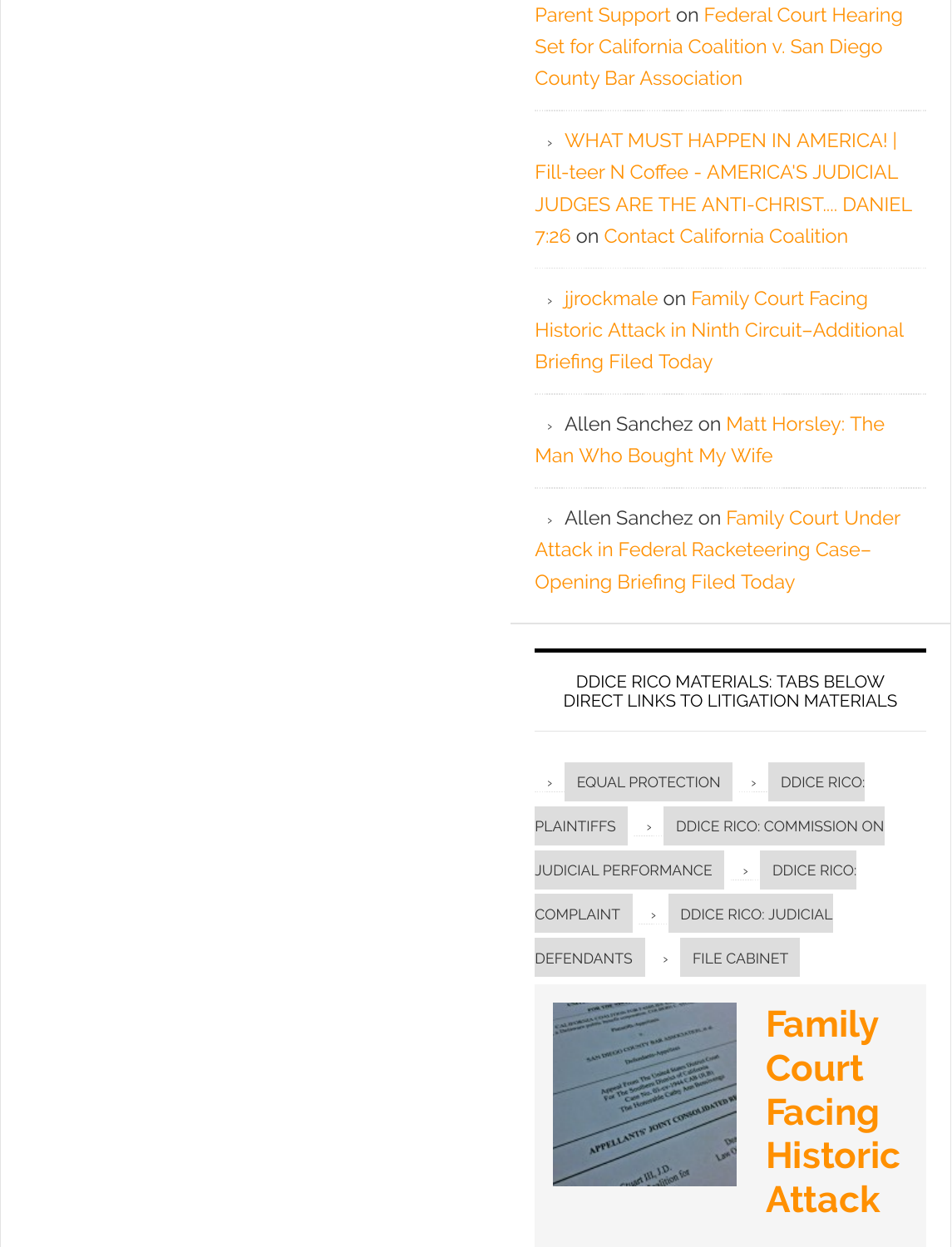#### LIKE WEIGHTIER N CALIFORNIA COALITIC FOR COMMUNITY NEW



### **N** COURTHOUSE

#### › [RICO](https://www.facebook.com/CCFCONLINE/)

The stepson of the p Malaysia faces a federa h[e mis](https://www.facebook.com/michelle.macdonaldshimota)[appr](https://www.facebook.com/karross)[opria](https://www.facebook.com/marc.lemay.378)[ted](https://www.facebook.com/andy.ostrowski.9) mo country's sovereign wea

**> Bas[s U](http://www.courthousenews.com/cns_feed.xml)nderwriters d** Brokers v. Gordon Rees LLP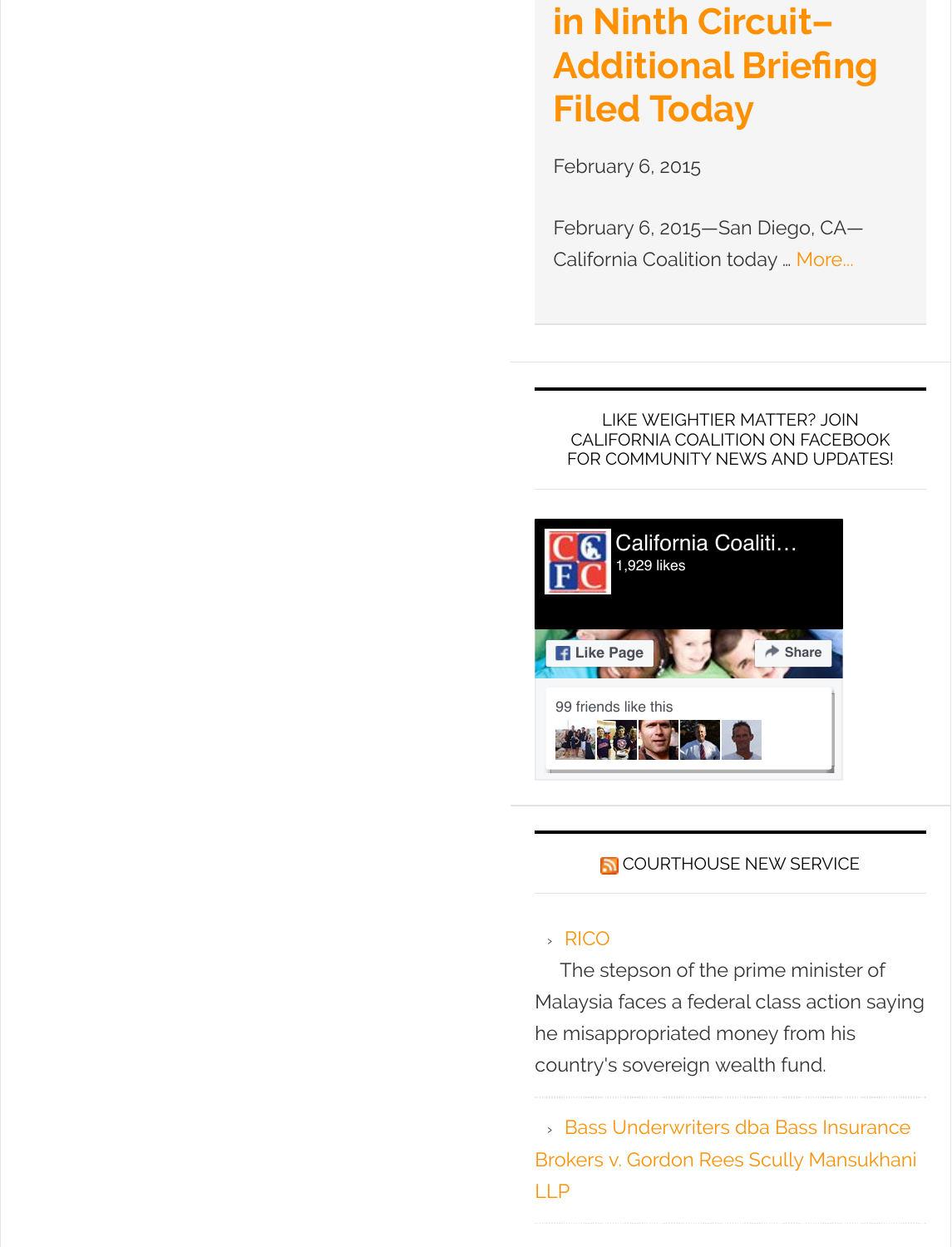A pastor who lauded of 49 people in an Orlan sued Tuesday by a gay the man of God incited assault him outside a Sa

## > 13 Cities Accused of Prisons

A federal class action Louis County cities of pi in de facto debtors' prise can't afford to pay traffic for other petty offenses.

# > Nation of Islam New Appeal

Reversing and reman Circuit ruled Wednesda Islam's newspaper, The a painter's copyright by reproductions of his port Farrakhan without perm

# » Data-Use Class Action **Dismissed**

An iPhone user on W his federal class action a concealing a defect that use.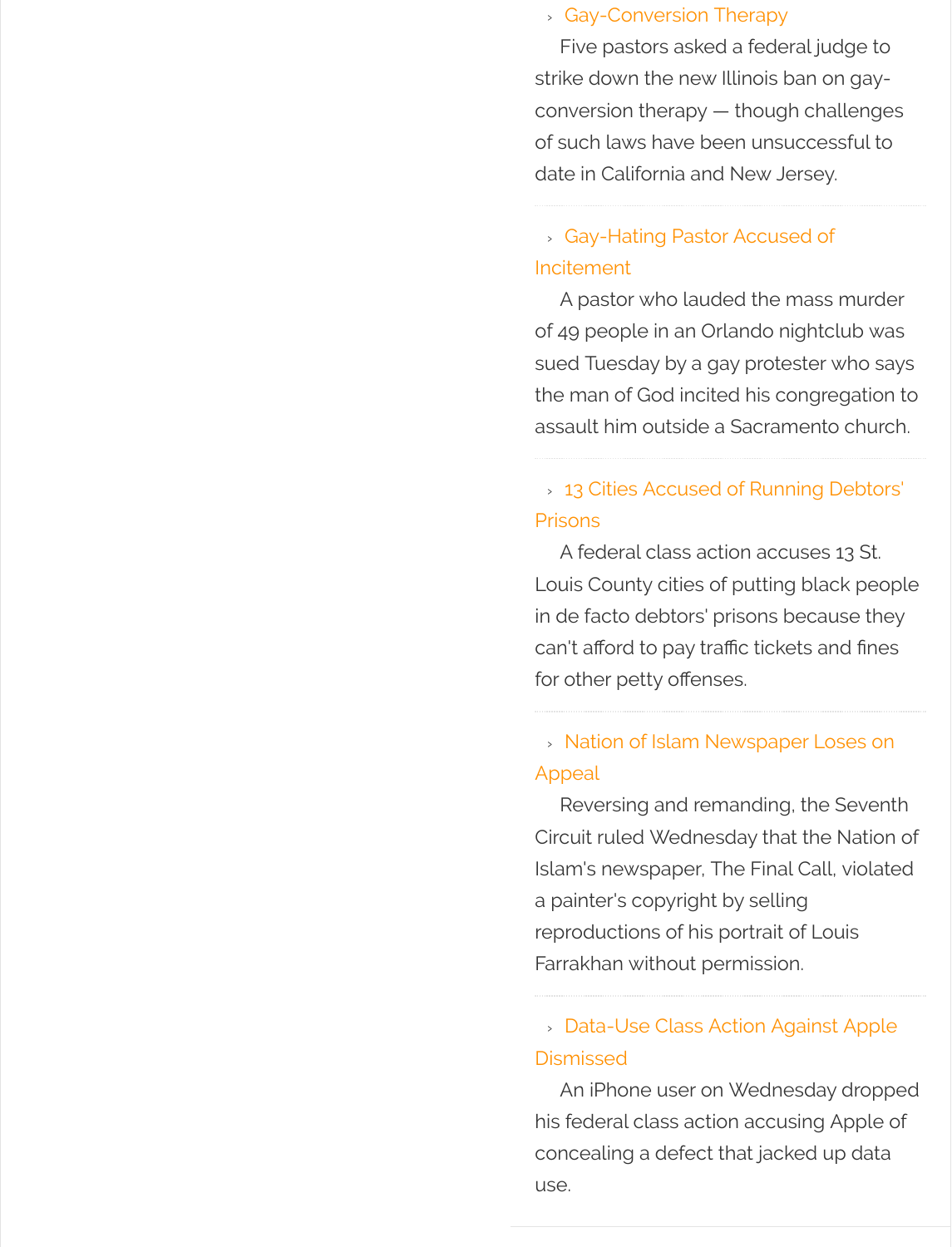should counter the perd insula[r a](http://judicialcouncilwatcher.com/feed/)nd elitist by "op up to the public." Those to be empty […]

### $\times$  AB-1793 – Deep Poc

Today the Judicial Coun a substantial complianc Jacobs Engineering and entities in San Francisco But what we'd like to call is the deep pockets just happening behind the s Jacobs cannot win on the ca[se. Framing it \[…\]](https://judicialcouncilwatcher.com/2016/07/27/ab-1793-deep-pocket-justice/)

# > The Judicial Council storage closet

A few years ago we sha story about the 6 millior Sierra regional storage s compared to CCMS or t contractor debacle, 6 m regional storage shed is Apparently, the AOC hear their paltry waste of mo something bolder. In […]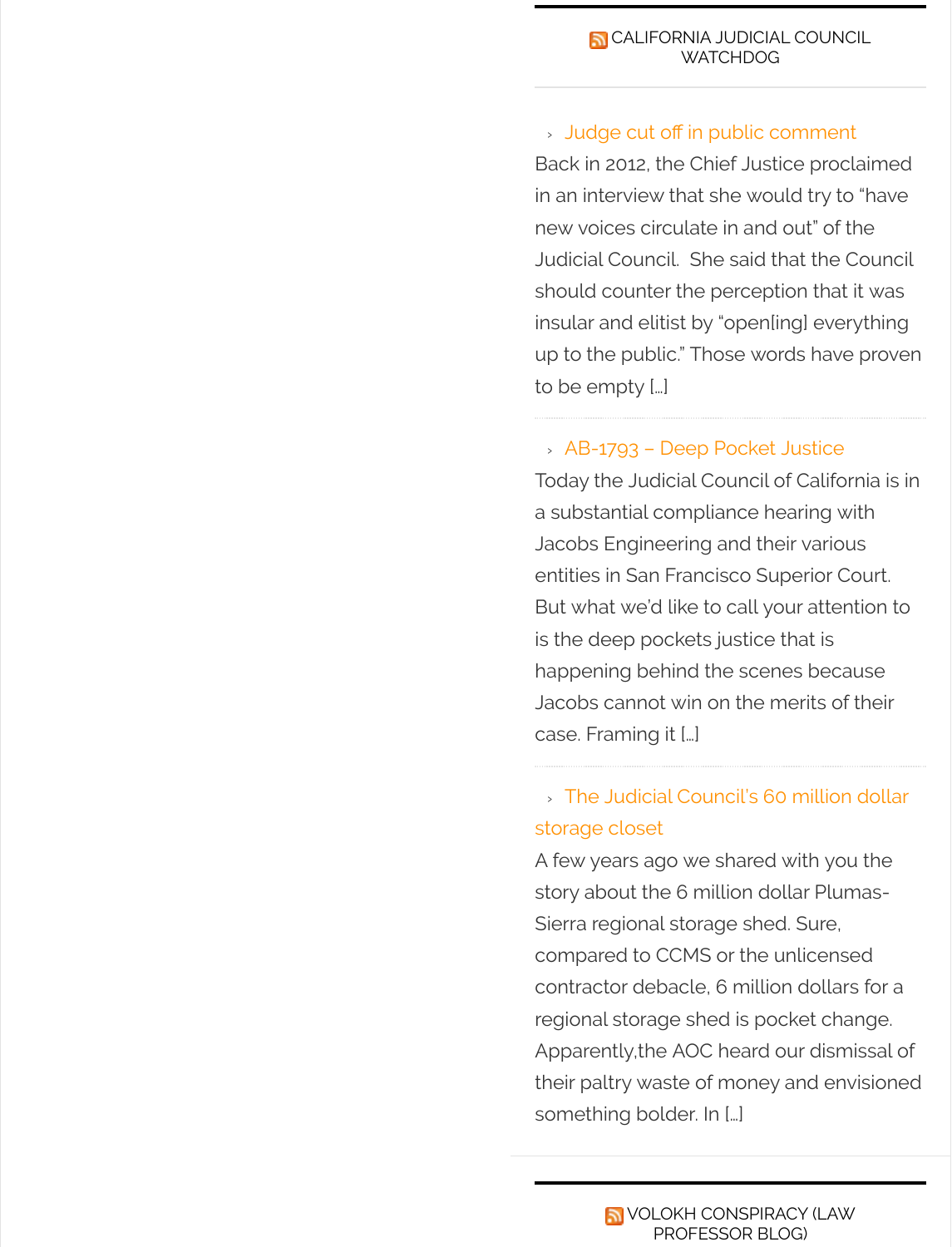means making your cho standpoint of informed wit[h an eye \[…\]](http://feedproxy.google.com/~r/volokh/mainfeed/~3/8PvsQZrelc8/)

» Illya Somin] More on the logic of voting for the Sauron – a greater evil v to avoid. Canadian colui has written a thoughtful to my post defending the a lesser evil in an election two realistic options are make my point, I used tl

» [Eugene Volokh] 'Bust wheel': Mel Gibson, con provisions and the First Mel Gibson, king of the "Braveheart." (Paramour Tuesday's decision in M. App. Aug. 9, 2016) involv settlement agreement v Grigorieva, the mother c Gibson had brought an his paternity of the coup Grigorieva in turn sued '

> [Eugene Volokh] AW A riddle: What is the mean AWDWIKISI, which appe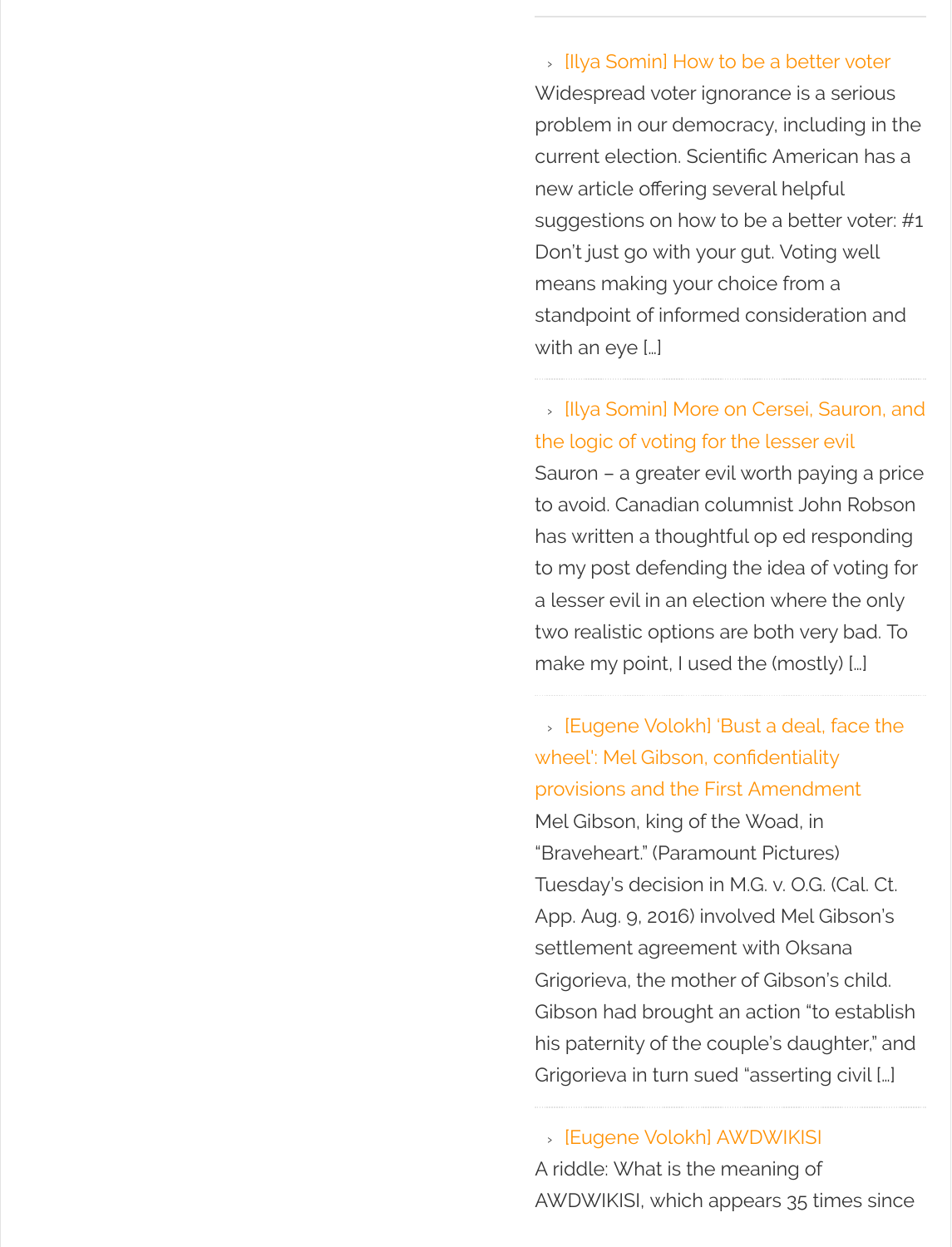| <b>PUPPOLITE INCIDITIE</b> |  |  |  |
|----------------------------|--|--|--|

August 2015

May 2015

April 2015

March 2015

[February 2](http://www.weightiermatter.com/date/2016/05/)015

[December 201](http://www.weightiermatter.com/date/2016/02/)4

[November 2014](http://www.weightiermatter.com/date/2015/09/)

[October 2014](http://www.weightiermatter.com/date/2015/08/)

[Septembe](http://www.weightiermatter.com/date/2015/05/)r 2014

[August 20](http://www.weightiermatter.com/date/2015/04/)14

[July 2014](http://www.weightiermatter.com/date/2015/03/)

[June 2014](http://www.weightiermatter.com/date/2015/02/)

[May 2014](http://www.weightiermatter.com/date/2014/12/)

[April 2014](http://www.weightiermatter.com/date/2014/11/)

[March 2014](http://www.weightiermatter.com/date/2014/10/)

[February 2014](http://www.weightiermatter.com/date/2014/09/)

[January 2014](http://www.weightiermatter.com/date/2014/08/)

[Decembe](http://www.weightiermatter.com/date/2014/07/)r 2013

[November](http://www.weightiermatter.com/date/2014/06/) 2013

[October 2](http://www.weightiermatter.com/date/2014/05/)013

[Septembe](http://www.weightiermatter.com/date/2014/04/)r 2013

[August 2013](http://www.weightiermatter.com/date/2014/03/)

[July 2013](http://www.weightiermatter.com/date/2014/02/)

[June 2013](http://www.weightiermatter.com/date/2014/01/)

[May 2013](http://www.weightiermatter.com/date/2013/12/)

**VIA E** 

 $Em$